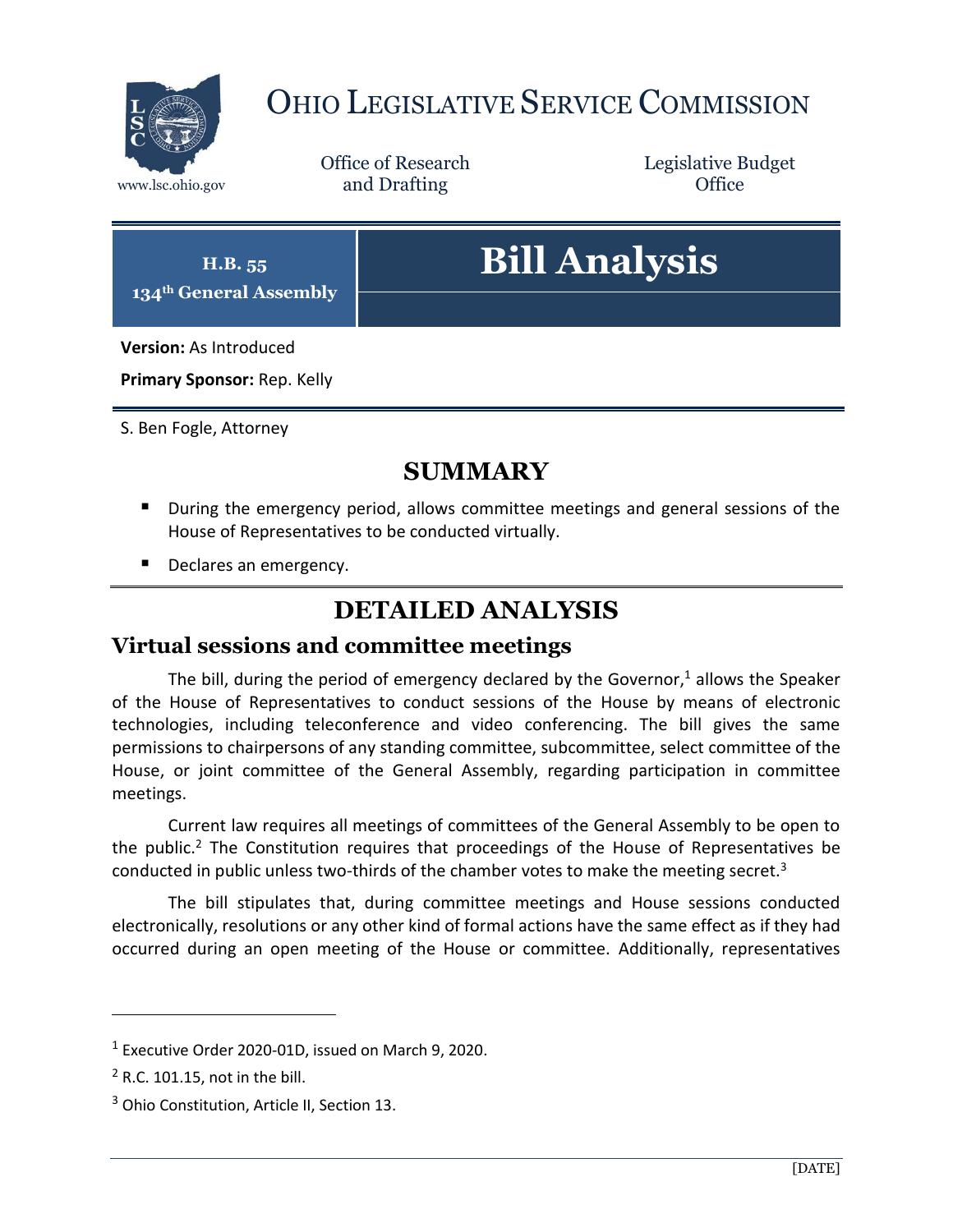attending a session or committee meeting electronically are to be counted as present as if in person and for the purposes of constituting a quorum, and are permitted to vote in all matters.

The bill also requires the chairperson of each committee, or the Speaker for sessions, to notify the public and media of a committee meeting or session at least 24 hours in advance, by reasonable methods. The notification should contain the time, electronic location, and the manner by which the meeting will be conducted. The 24-hour requirement is waived for an emergency requiring immediate official action, but the Speaker or chairperson must immediately notify the media entities that have requested notification.

To the same end, the chairperson or Speaker also must provide the public with virtual access to any public meeting or session, commensurate with the method in which the meeting is being conducted. Meaning that, if representatives may video conference in to the meeting or session, the public must be able to observe as well as listen to the meeting or session. The bill lists some example methods for remote participation, including livestreaming, local radio, television, cable or public access channels, call in information for a teleconference, or any other similar electronic technology. The bill requires the chairperson or Speaker to ensure that the public can hear, or observe if applicable, the discussions and deliberations of all the members of the committee or the House, whether that member is present in person or not.

For committees, the chairperson has the additional duty establishing a means for the public, through the use of electronic equipment that is widely available to the general public, to converse with witnesses, and to receive documentary testimony and physical evidence.

The bill also declares an emergency.<sup>4</sup>

#### **COMMENT**

The bill outlines a procedure for the General Assembly to conduct session and committee hearings virtually. The Ohio Constitution makes no provision for the General Assembly to conduct business in any way other than in person, but the Ohio Constitution does not expressly prohibit it from conducting business virtually. The matter has never been litigated.

The Ohio Constitution lays out several requirements for the manner in which the General Assembly conducts its business. Among other provisions, the Constitution:

 Requires the General Assembly to *convene* in regular and special sessions at certain times (emphasis added); $5$ 

 $\overline{a}$ 

<sup>&</sup>lt;sup>4</sup> Sections 1, 2, and 3 of the bill.

<sup>5</sup> Ohio Const. art. II, sec. 8.